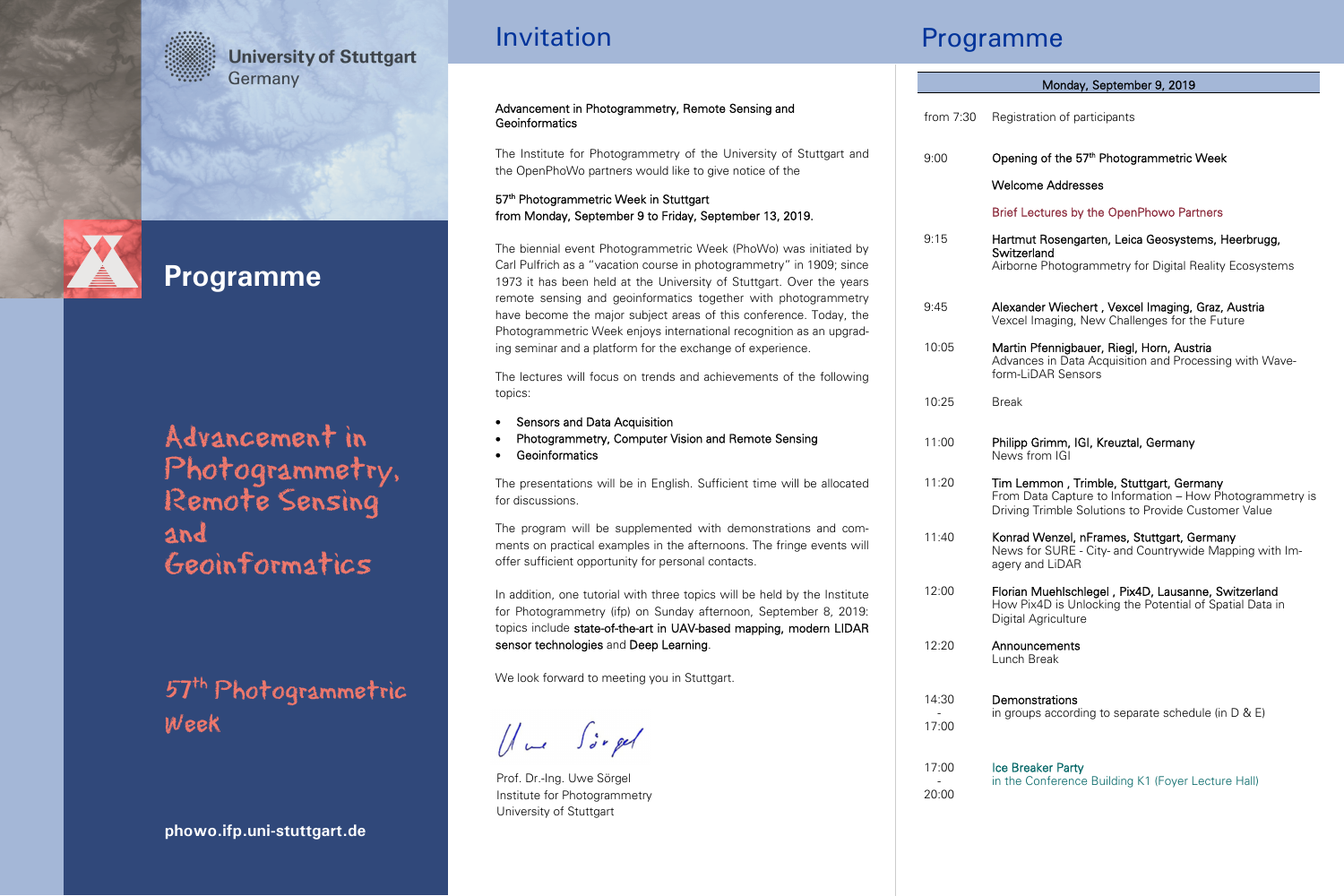## Programme

### 1<sup>st</sup> Topic: "New sensors, Positioning and Navigation"

- 8:45 Uwe Rascher, Forschungszentrum Jülich, Germany ESA's Earth Explorer 8 Satellite Mission FLEX – Understanding of Solar-induced Fluorescence Measured on Different Scales
- 9:30 Michael Eineder, German Aerospace Center (DLR), Oberpfaffenhofen, Germany SAR Imaging Geodesy
- 10:00 Juha Hyyppä, Finnish Geospatial Research Institute FGI, Masala, Finland Searching for the Potential of Single Photon Technologies - FGI Case Studies
- 10:30 Coffee Break
- 11:00 Ismael Colomina, GeoNumerics, Castelldefels, Spain MapKITE: A Tandem Drone and Terrestrial Corridor Mapping System and Method
- 11:30 Thomas Hobiger, University of Stuttgart Navigation of Autonomous Vehicles - Challenges and Risks
- $12:00$ The Carl Pulfrich Award 2019 Ceremony - Hartmut Rosengarten, Leica Geosystems, Heerbrugg, **Switzerland**  (Introduction) - The Carl Pulfrich Awardee
- $12:30$ Lunch Break
- 14:30 Demonstrations
- 17:00 in groups according to separate schedule (in D & E)
- 18.00 Reception by the City of **Stuttgart** City Hall



#### Tuesday, September 10, 2019 Thursday, September 12, 2019 Wednesday, September 11, 2019

2<sup>nd</sup> Topic: "Autonomous Driving, Photogrammetry, Mobile Mapping "

- 8:45 Uwe Franke, Daimler AG, Sindelfingen, Germany Vision for Autonomous Vehicles: From Precise Measurements to Scene Understanding
- 9:30 Christian Heipke, Leibniz University Hannover, Germany Photogrammetric Image Sequence Analysis
- 10:00 Philipp Lottes, University of Bonn, Germany Plant Perception Systems for Agricultural Robots
- 10:30 Coffee Break
- 11:00 Fabio Remondino, Bruno Kessler Foundation, Trento, Italy Geoprocessing of Historical Aerial Images
- 11:30 Philipp Glira, AIT Austrian Institute of Technology, Vienna, Austria Hybrid Orientation of Aerial Lidar Point Clouds and Aerial Images

 $12:00$ Davide Cucci, EPFL, Lausanne, Switzerland Joint Adjustment of Raw Inertial Data and Image Observations: Methods and Benefits

 $12:30$ Lunch Break

-

#### 14:30 **Demonstrations**

17:00 in groups according to separate schedule (in D & E)

#### 3<sup>rd</sup> Topic: "Deep Learning, Crowd Sourcing"

- Jan Dirk Wegner, ETH, Zurich, Switzerland Deep Learning in Photogrammetry and Remote Sensing Ribana Roscher, University of Bonn, Germany From Transparency to Explainability: Machine Learning for Natural Sciences Peter Reinartz, German Aerospace Center (DLR), Oberpfaffenhofen, Germany AI-based Analysis of Aerial Images for Autonomous Driving Break
- 11:00 Volker Walter, ifp, Stuttgart, Germany Paid Crowdsourcing: Outsourcing of Spatial Data Collection Tasks to an Undefined Group of Paid Workers in the Internet
- 11:30 Charles Toth, Ohio State University, Columbus, USA Creating High-Definition Maps: Crowdsourcing/Crowdsensing by Smart Devices and Connected and Automated Vehicle **Technologies**
- 12:00 Bernhard Höfle, Institute of Geography, Heidelberg University, Germany 3D Micro-Mapping: Crowdsourcing to Support Image and 3D

Point Cloud Analysis

12:30 Lunch Break

8:45

9:30

10:00

10:30

-

#### 14:30 **Demonstrations**

17:00 in groups according to separate schedule (in D & E)

Evening: Get-Together Night on the River Neckar 18:00 Busses will leave for Get-Together and PhoWo Dinner Party

> 19:00 Get-Together Night and PhoWo Dinner Party. with the "Wilhelma" on the river Neckar

Return at about 22:30